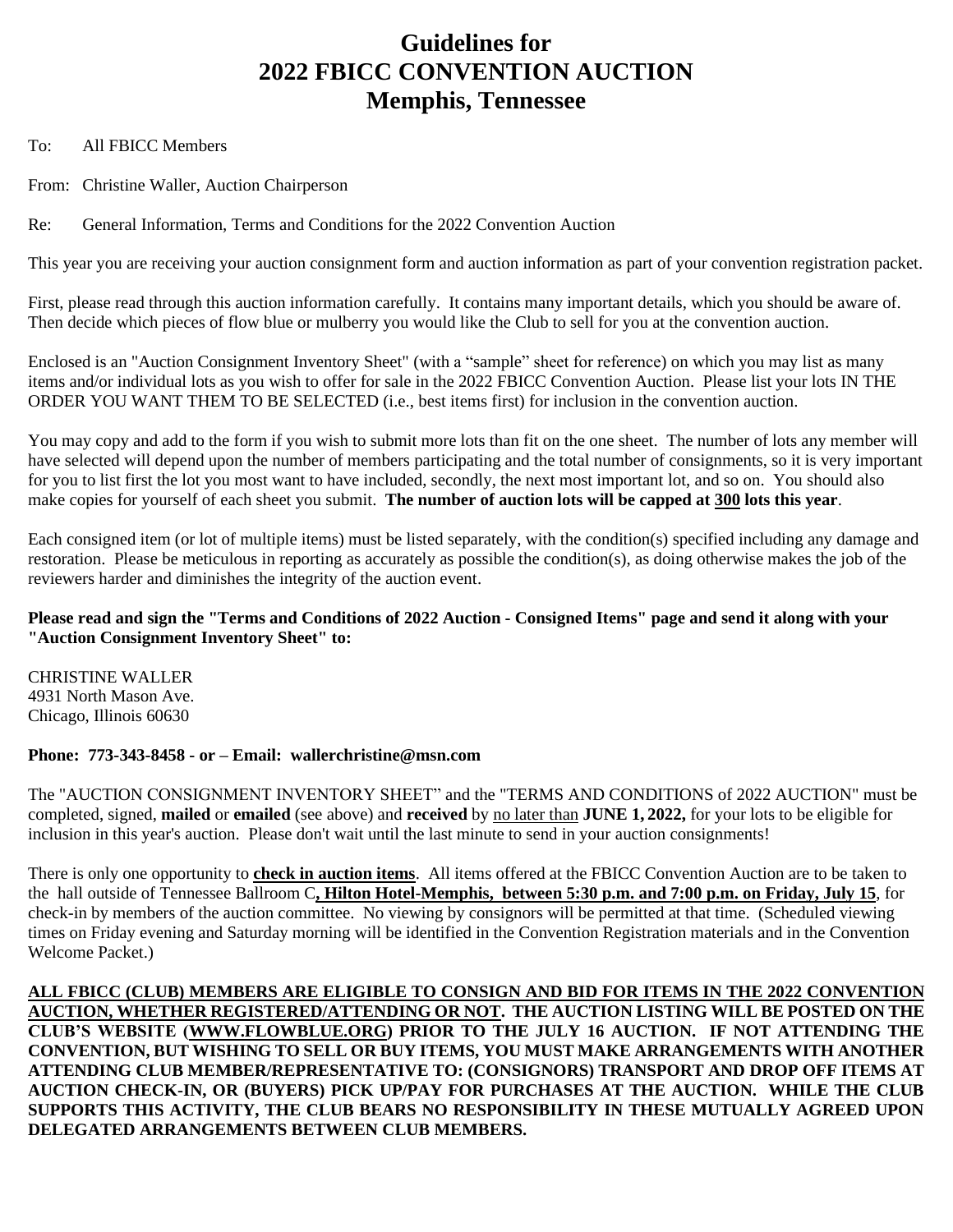**GENERAL INSTRUCTIONS: The minimum bid for the 2022 FBICC Convention will be \$75 per lot**. The most recent Jury Guidelines (Revised November 2021) will be in effect. If you need another copy of the Jury Guidelines, please contact Christine Waller, Auction Chairperson.

**Important item:** The Club's commission on items sold in this year's Auction is based on the number of items and their sales prices as outlined on page 3 of this document, describing the auction commission sliding fee structure. This consignor sliding fee structure continues to have a reduced fee percentage for higher priced items as well as a "bonus" for consigning four lots or more – please see page 3 for details. We believe this provides a financial incentive for consignors to offer and sell their more valuable items, along with offering an opportunity to downsize or refine collections at a reasonable cost. Many auction houses typically charge much more to sell items.

**About consigning**: As a Club member in good standing, you are invited to submit items for inclusion in this year's auction sale. To do so, please complete the "Auction Consignment Inventory Sheet" in this package, listing as many lots as you choose, read and sign the attached "Terms and Conditions of 2022 Auction – Consigned Items" sheet, and mail or email both to Christine Waller. To be eligible, the Consignment and Terms sheets must be received by **June 1, 2022**. We send acknowledgement notifications as soon as the forms are received. Due to the time required to format and publish the Auction Listing, **THE JUNE 1 DEADLINE FOR RECEIPT IS FIRM, SO PLEASE MAIL EARLY!!** If you don't trust regular mail, use an alternative express service or email.

**Consignment sheet:** The sequence on your sheet does **not** indicate in any way what order the lots appear in the auction. It **only** indicates your priority for entering a lot into the auction. If there are too many lots for the auction and not all your lots can be accepted, this sequence simply specifies your priority for entering your consigned lots. Although each year is different, consignors are usually able to get most, or all their lots included in the convention auction.

**Excel spreadsheet/email:** If you wish to submit your lots in an Excel spreadsheet template, you may do so. In fact, this is **encouraged**, as it saves a lot of time. If needed, please contact Christine Waller (**wallerchristine@msn.com**) and a template will be transmitted to you. The template file is also available on the Club's website (**www.flowblue.org**) under "The Club" and "2022 Convention" tabs. After completing the spreadsheet, mail the hard copy or email the spreadsheet to Christine Waller.

## **About consignment check-in**: **Check-in for your consigned items will be in the hall in front of the Tennessee Ballroom C, Hilton Hotel-Memphis between 5:30 p.m. and 7:00 p.m. on Friday, July 15.**

**About the auction preview:** Viewing during the auction tends to be a distraction, so we will restrict viewing to two preview sessions. The "Auction Listing" (with conditions of pieces noted) will be available prior to and during the auction preview sessions. You should make every possible effort to preview the lots which interest you in the time allotted, and you should **never** bid on any item which you have not had the opportunity to thoroughly inspect.

**Auction silent reserve feature:** We will continue to use the silent reserve feature. We allow consignors the right to set reserves (**of not less than \$125 per lot)**, but the amount of each reserve is not made known to the bidders in advance. The bidding on each lot is opened in the usual manner, and reserve amounts are only announced as a last resort, in cases where the reserve amount has not been reached during regular bidding (allowing the minimum reserve amount to be bid). On average, only about 5% of auction lots have reserves, and very few of those reserves are ultimately not met.

**Consignors take note!** PLEASE make every effort to accurately describe the condition of each of your lots. Also, replacement lots (items which are withdrawn and then replaced by substitute items) may lose their place in the Auction Listing and may be auctioned AT THE END OF THE AUCTION. Consignors who withdraw lots without replacement, after the initial Auction Listing is distributed to convention attendees at Registration, will be assessed a \$15 fee per each withdrawn lot and may be limited on consignments allowed in future years Club auctions. Each consignor will receive his/her auction list and lot number labels for placement on auction items prior to the convention check-in. Care must be exercised by consignors so that labels are not placed over any damage, flaws or restorations that would mislead potential buyers regarding item conditions.